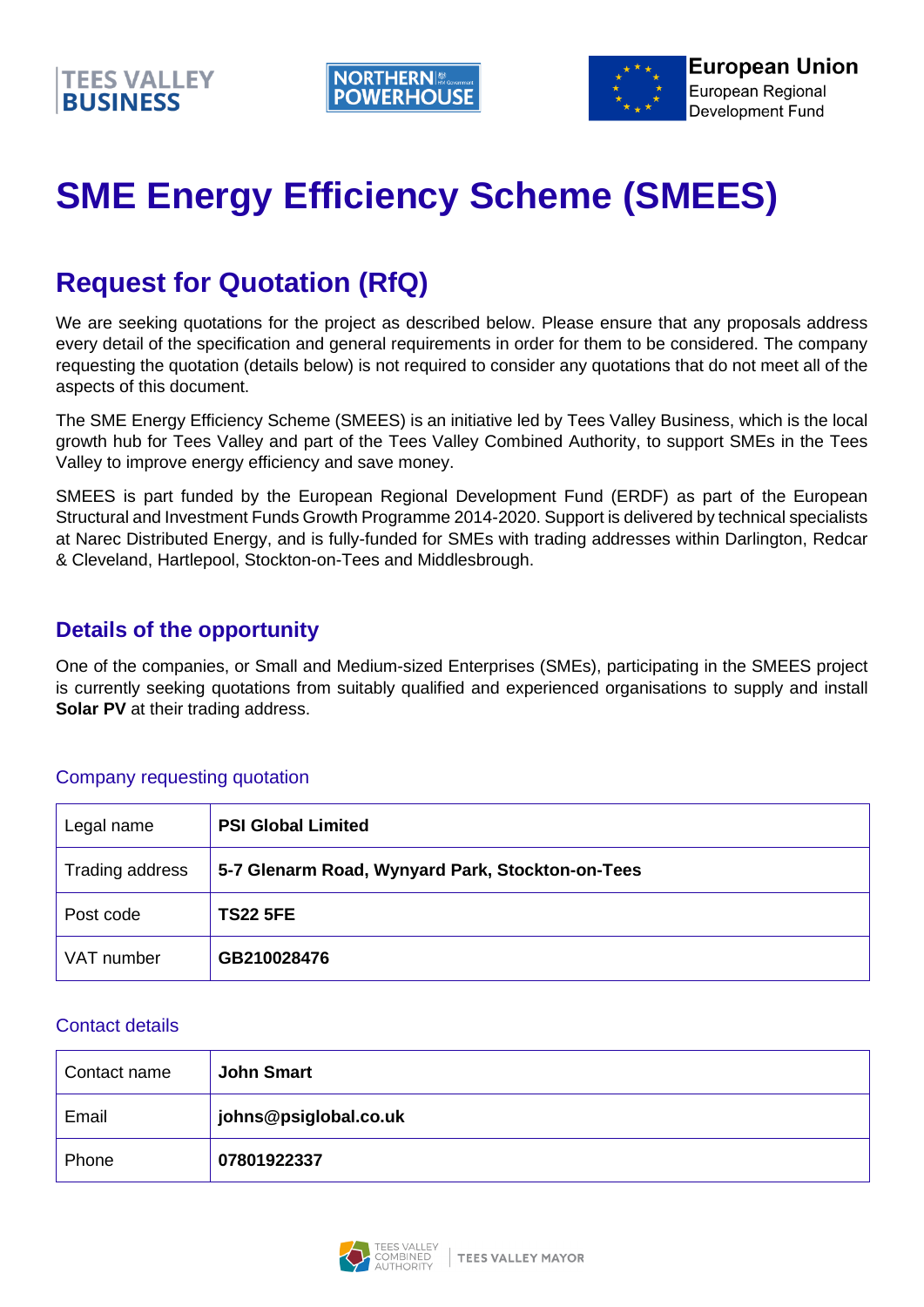#### **Specification**

#### **Site Description**

PSI Global manufacture filters and air/oil separators for compressed air and vacuum industries. The business operates out of a triple unit industrial building in Stockton where the filters are manufactured, tested and packaged. The company wish to install a solar PV system to reduce their electricity consumption and carbon emissions.

#### **Requirement**

Quotations are now sought for all of the following. Note that Submissions which do not offer all of the required services will not be considered:

The company detailed above requests quotations for the supply and installation of a roof mounted solar photovoltaic (PV) system for an area of roof of approximately  $2,770m^2$  which slopes approximately 3° to the north. Quotations are requested for the supply and installation of a complete turnkey PV installation for this roof area. having a minimum capacity of 100kWp. In consideration of the slight north facing roof slope, suppliers are expected to propose solutions which maximise the specific energy yield. These could include framing systems to compensate for the negative slope, with adequate distance between adjacent rows, or low angled east/west split arrays. The specific energy yield for the proposed system should be not less than 800kWh/kWp.

The proposal must include the supply and installation of all PV modules, any framing system required, all fixing systems, inverters and all associated cabling. The system must be designed to meet current industry best practices and allow for any applicable requirements for safe working at height to allow for proper maintenance.

Any works, tools or equipment not mentioned in this RfQ that are required for completion of the system installation must be either included in the proposal or otherwise specified in a list of excluded items.

The supplier will be responsible for system design, ensuring that the proposed system is compatible with the existing roof coverings, and that the roof structure is adequate for the mass and wind loading expected from the installed equipment.

The supplier is responsible for obtaining all necessary permissions to connect the solar PV array from the Distribution Network Operator (i.e. G99 application).

Proposals should include details of the system design and performance expectations in terms of total annual generation, self-consumption and export.

The supplier (or their subcontractors) must be adequately accredited to carry out the proposed works and create the necessary connections to the commercial three-phase supply for the site. In addition, we also request that suppliers are MCS (Microgeneration Certification Scheme) certified or can demonstrate conformity to equivalent quality systems and practices for the sales, design and installation of PV generation.